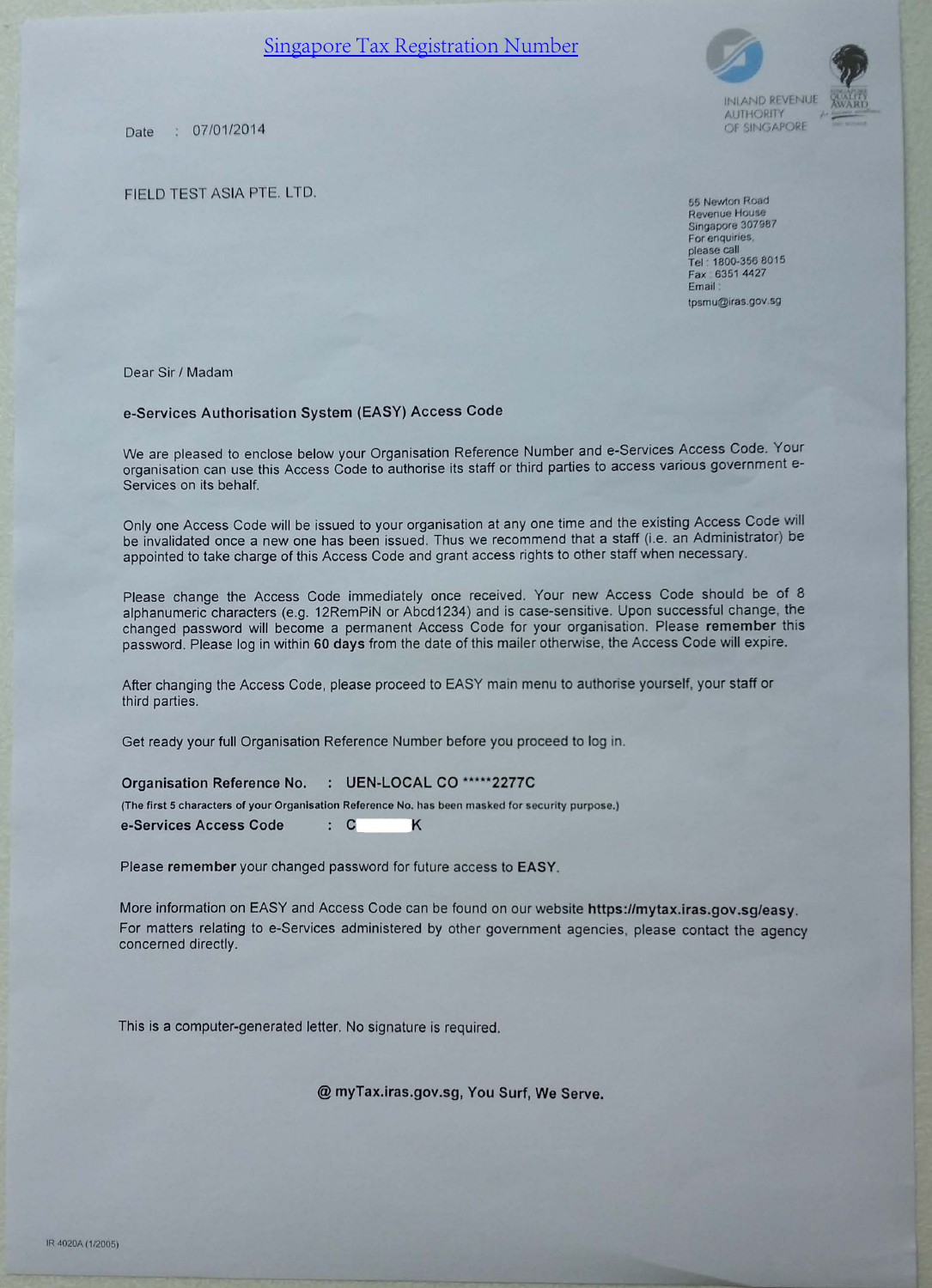**ACCOUNTING AND CORPORATE REGULATORY AUTHORITY**

iz FILE  $\bullet$ **(ACRA)**

# **INFORMATION RESOURCES**

**WHILST EVERY ENDEAVOR IS MADE TO ENSURE THAT INFORMATION PROVIDED IS UPDATED & CORRECT. THE AUTHORITY DISCLAIMS ANY LIABILITY FOR ANY DAMAGE OR LOSS THAT MAY BE CAUSED AS A RESULT OF ANY ERROR OR OMISSION.**

#### **Business Profile (Company) of FIELD TEST ASIA PTE. LTD. (201302277C)**

**Date: 08/01/2015**

|  |  | The Following Are The Brief Particulars of : |  |
|--|--|----------------------------------------------|--|

| Registration No.:           | : 201302277C                                        |
|-----------------------------|-----------------------------------------------------|
| Company Name.:              | : FIELD TEST ASIA PTE. LTD.                         |
| Former Name if any:         |                                                     |
| Incorporation Date:         | :  22/01/2013                                       |
| Company Type:               | : LIMITED EXEMPT PRIVATE COMPANY                    |
| Status:                     | Live Company                                        |
| Status Date:                | :  22/01/2013                                       |
|                             |                                                     |
| <b>Principal Activities</b> |                                                     |
| Activities (I) :            | : 74901                                             |
| Description:                | CHINESE-ENGLISH TRANSLATION FOR TECHNICAL DOCUMENTS |
| Activities (II) :           |                                                     |
| Description :               |                                                     |

**Capital**

| <b>Issued Share Capital *</b> | Number of shares | <b>Currency</b>    | <b>Share Type</b> |
|-------------------------------|------------------|--------------------|-------------------|
| (AMOUNT)                      |                  |                    |                   |
| 1000.00                       | 1000             | SINGAPORE, DOLLARS | <b>ORDINARY</b>   |

#### *\* Number of Shares includes number of Treasury Shares*

| <b>Paid-Up Capital</b> | <b>Number of shares</b> | <b>Currency</b>    | <b>Share Type</b> |
|------------------------|-------------------------|--------------------|-------------------|
| (AMOUNT)               |                         |                    |                   |
| 1000.00                |                         | SINGAPORE, DOLLARS | <b>ORDINARY</b>   |

#### COMPANY HAS THE FOLLOWING ORDINARY SHARES HELD AS TREASURY SHARES

| <b>Number Of Shares</b>     | <b>Currency</b>    |
|-----------------------------|--------------------|
|                             |                    |
| Registered Office Address : | : 6 SINARAN DRIVE  |
|                             | $\#12 - 15$        |
|                             | SOLEIL @ SINARAN   |
|                             | SINGAPORE (307468) |
| Date of Address:            | 22/01/2013         |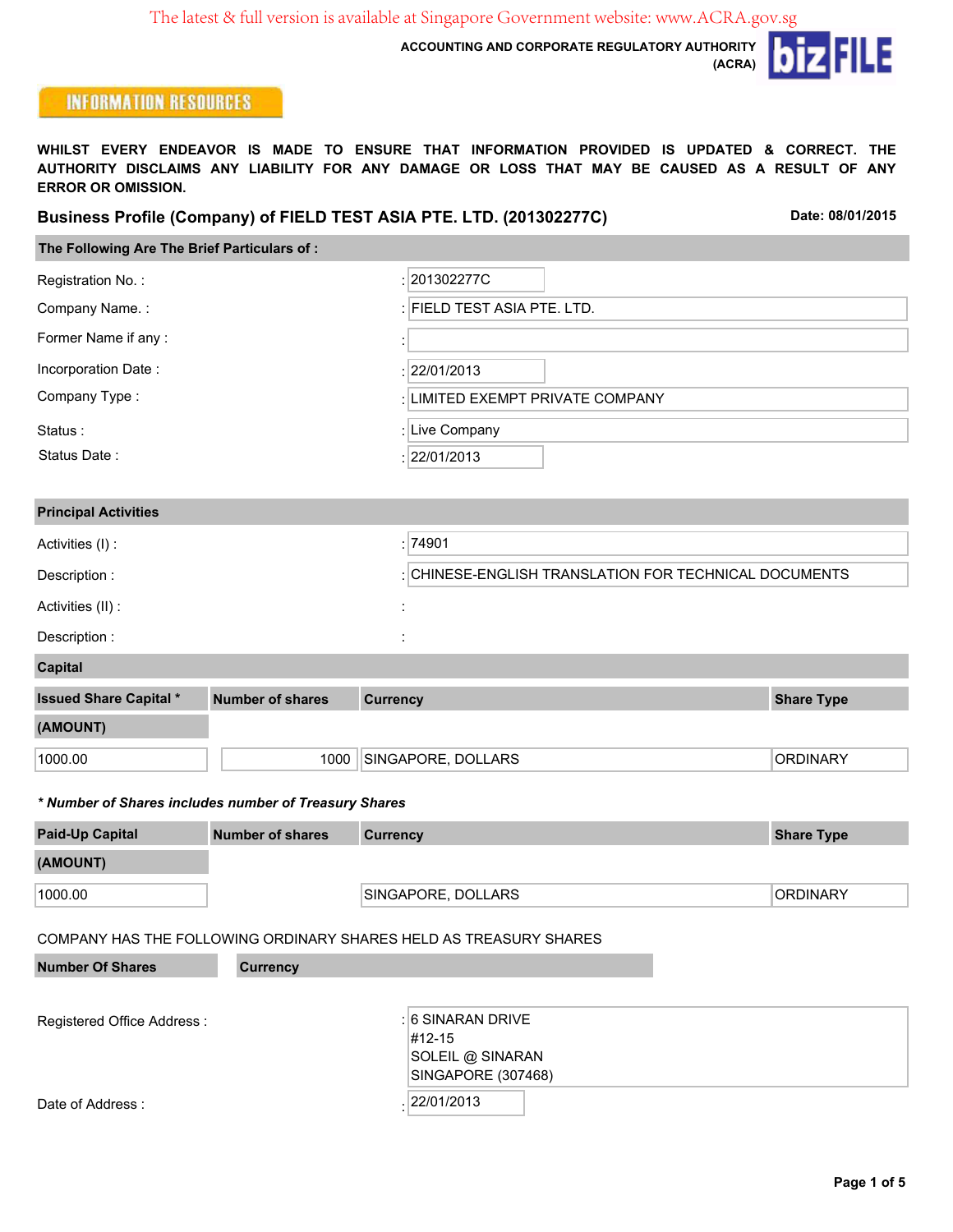



**WHILST EVERY ENDEAVOR IS MADE TO ENSURE THAT INFORMATION PROVIDED IS UPDATED & CORRECT. THE AUTHORITY DISCLAIMS ANY LIABILITY FOR ANY DAMAGE OR LOSS THAT MAY BE CAUSED AS A RESULT OF ANY ERROR OR OMISSION.**

#### **Business Profile (Company) of FIELD TEST ASIA PTE. LTD. (201302277C)**

**Date: 08/01/2015**

| Date of Last AGM             | :  01/01/2015   |
|------------------------------|-----------------|
| Date of Last AR              | : 108/01/2015   |
| Date of A/C Laid at Last AGM | :  31/12/2014   |
| Date of Lodgment of AR, A/C  | : $ 08/01/2015$ |

#### **Audit Firms**

**NAME**

| <b>Charges</b>    |                        |                 |                                  |  |
|-------------------|------------------------|-----------------|----------------------------------|--|
| <b>Charge No.</b> | <b>Date Registered</b> | <b>Currency</b> | <b>Amount Secured Chargee(s)</b> |  |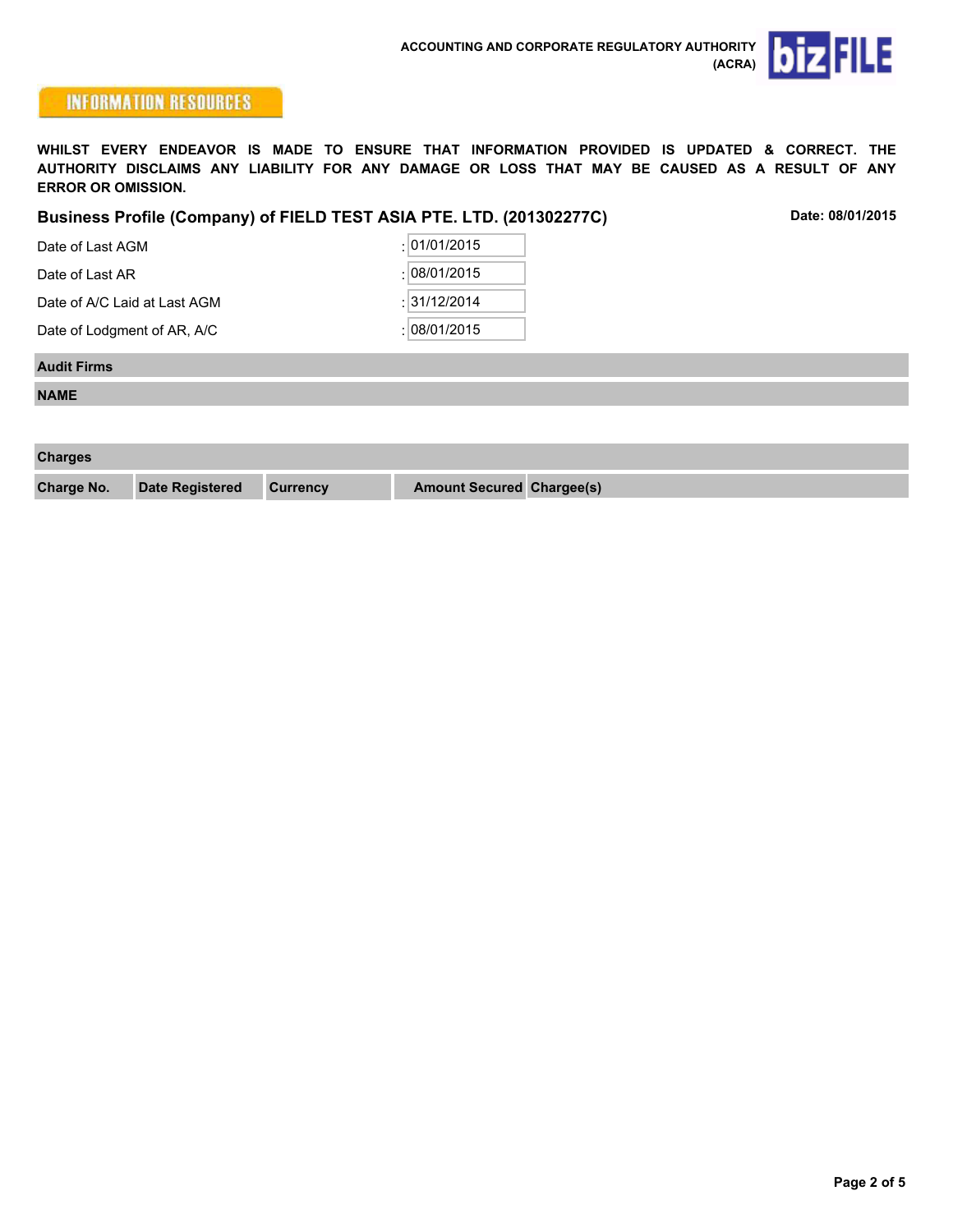

**WHILST EVERY ENDEAVOR IS MADE TO ENSURE THAT INFORMATION PROVIDED IS UPDATED & CORRECT. THE AUTHORITY DISCLAIMS ANY LIABILITY FOR ANY DAMAGE OR LOSS THAT MAY BE CAUSED AS A RESULT OF ANY ERROR OR OMISSION.**

**Business Profile (Company) of FIELD TEST ASIA PTE. LTD. (201302277C)**

**Date: 08/01/2015**

| <b>Name</b>                                                         | ID               | <b>Nationality</b>   | Source of      | Date of            |
|---------------------------------------------------------------------|------------------|----------------------|----------------|--------------------|
| <b>Address</b>                                                      |                  | <b>Position Held</b> | <b>Address</b> | <b>Appointment</b> |
| IZHENG WENRUI                                                       | <b>SXXXXXXXD</b> | SINGAPORE CITIZEN    | <b>OSCARS</b>  | 22/01/2013         |
| 6 SINARAN DRIVE<br>#12-15<br>SOLEIL @ SINARAN<br>SINGAPORE (307468) |                  | <b>DIRECTOR</b>      |                |                    |

| IZHENG WENRUI      | SxxxxxxxD | <b>ISINGAPORE CITIZEN</b> | <b>OSCARS</b> | 22/01/2013 |
|--------------------|-----------|---------------------------|---------------|------------|
| 16 SINARAN DRIVE   |           | IMANAGING DIRECTOR        |               |            |
| #12-15             |           |                           |               |            |
| SOLEIL @ SINARAN   |           |                           |               |            |
| SINGAPORE (307468) |           |                           |               |            |
|                    |           |                           |               |            |

| <b>IZHENG WENRUI</b> | <b>SxxxxxxxD</b> | ISINGAPORE CITIZEN | <b>OSCARS</b> | 22/01/2013 |
|----------------------|------------------|--------------------|---------------|------------|
| 16 SINARAN DRIVE     |                  | <b>MANAGER</b>     |               |            |
| #12-15               |                  |                    |               |            |
| SOLEIL @ SINARAN     |                  |                    |               |            |
| SINGAPORE (307468)   |                  |                    |               |            |

| Intentionally marked off        | Marked off | <b>ISINGAPORE P.R.</b> | <b>ACRA</b> | 22/01/2013 |
|---------------------------------|------------|------------------------|-------------|------------|
| Intentionally marked<br>$ $ off |            | <b>SECRETARY</b>       |             |            |
|                                 |            |                        |             |            |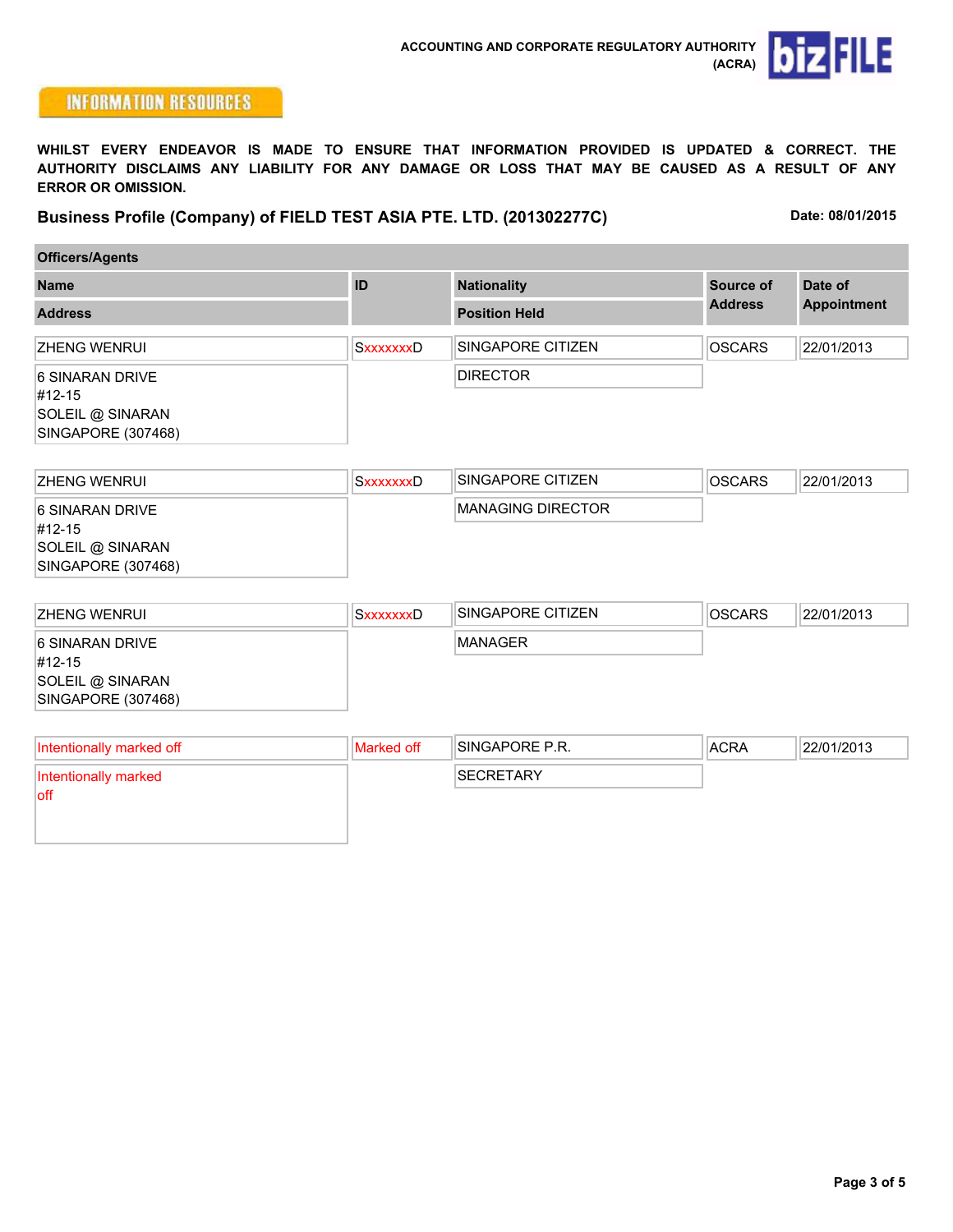

**WHILST EVERY ENDEAVOR IS MADE TO ENSURE THAT INFORMATION PROVIDED IS UPDATED & CORRECT. THE AUTHORITY DISCLAIMS ANY LIABILITY FOR ANY DAMAGE OR LOSS THAT MAY BE CAUSED AS A RESULT OF ANY ERROR OR OMISSION.**

**Business Profile (Company) of FIELD TEST ASIA PTE. LTD. (201302277C)**

**Date: 08/01/2015**

|                | Shareholder (s)                                                     |                    |                  |                             |                |                |  |
|----------------|---------------------------------------------------------------------|--------------------|------------------|-----------------------------|----------------|----------------|--|
|                | <b>Name</b><br><b>Address</b>                                       |                    | ID               | <b>Nationality/Place of</b> | Source of      | <b>Address</b> |  |
|                |                                                                     |                    |                  | incorporation/Origin        | <b>Address</b> | Changed        |  |
| $\overline{1}$ | <b>ZHENG WENRUI</b>                                                 |                    | <b>SxxxxxxxD</b> | <b>SINGAPORE CITIZEN</b>    | <b>OSCARS</b>  | 14/12/2012     |  |
|                | 6 SINARAN DRIVE<br>#12-15<br>SOLEIL @ SINARAN<br>SINGAPORE (307468) |                    |                  |                             |                |                |  |
|                | <b>Ordinary (Number)</b>                                            | <b>Currency</b>    |                  |                             |                |                |  |
|                | 1000                                                                | SINGAPORE, DOLLARS |                  |                             |                |                |  |

#### **Abbreviation**

UL - Local Entity not registered with ACRA

UF - Foreign Entity not registered with ACRA

V/Share - Value Per Share

AR - Annual Return

AGM - Annual General Meeting

A/C - Accounts

OSCARS - One Stop Change of Address Reporting Service by Immigration & Checkpoint Authority.

PLEASE NOTE THAT INFORMATION HEREIN CONTAINED IS EXTRACTED FROM FORMS/TRANSACTIONS FILED WITH THE AUTHORITY